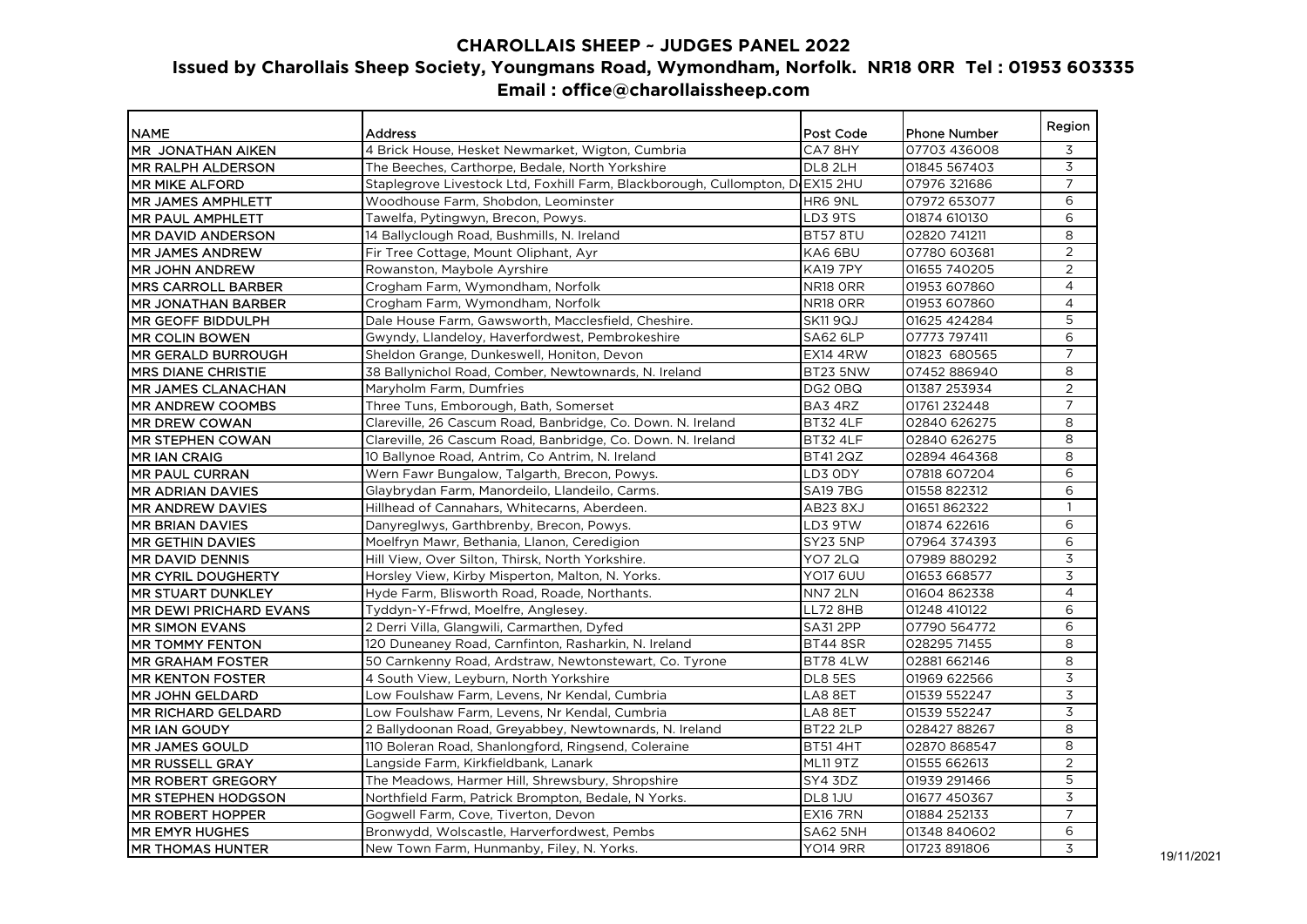## **CHAROLLAIS SHEEP ~ JUDGES PANEL 2022 Issued by Charollais Sheep Society, Youngmans Road, Wymondham, Norfolk. NR18 0RR Tel : 01953 603335 Email : office@charollaissheep.com**

| MR WILLIAM INGRAM             | Logie Durno Farm, Pitcaple, Inverurie, Aberdeen                      | <b>AB51 5EL</b> | 01467 681579  | $\mathbf{1}$   |
|-------------------------------|----------------------------------------------------------------------|-----------------|---------------|----------------|
| <b>MR GREGOR INGRAM</b>       | Logie Durno Farm, Pitcaple, Inverurie, Aberdeen                      | <b>AB51 5EL</b> | 01467 681579  | $\mathbf{1}$   |
| <b>MR BRUCE INGRAM</b>        | Logie Durno Farm, Pitcaple, Inverurie, Aberdeen                      | <b>AB51 5EL</b> | 01467 681579  | $\mathbf{1}$   |
| <b>MR STUART JOHNSON</b>      | Deer Park Farm, Weston Road, Hopton, Stafford.                       | ST18 OBB        | 01889 279787  | 5              |
| <b>MR KENNY MALCOMSON</b>     | 29 Ringclare Road, Donaghmore, Newry. N. Ireland                     | BT34 1RY        | 02840 651676  | 8              |
| <b>MR GEOFFREY MALCOMSON</b>  | 29 Ringclare Road, Donaghmore, Newry. N. Ireland                     | <b>BT34 1RY</b> | 02840 651676  | 8              |
| <b>MR CHARLES MARWOOD</b>     | Foulrice, Whenby, York                                               | <b>YO61 4SD</b> | 01347 878529  | 3              |
| <b>MR WILLIAM MCALLISTER</b>  | 92 Parkgate Road, Kells, Ballymena, Co Antrim, N. Ireland            | <b>BT42 3PG</b> | 02825 898084  | 8              |
| <b>MR HAROLD MCBRATNEY</b>    | 110 Green Road, Six Road Ends, Bangor, Co. Down                      | BT19 7QA        | 02891464768   | 8              |
| <b>MISS REBECCA MCBRATNEY</b> | 110 Green Road, Six Road Ends, Bangor, Co. Down                      | <b>BT19 7QA</b> | 02891464768   | 8              |
| <b>MR NORMAN McMORDIE</b>     | 3 Riverdale Lane, Saintfield, Co Down, N. Ireland                    | <b>BT247JG</b>  | 02897 511181  | 8              |
| MR MICHAEL MILLER             | Longclose Farm, Milton Abbas, Blandford, Dorset                      | DT11 OBU        | 01258 880469  | $\overline{7}$ |
| <b>MISS ABBIE MOSELEY</b>     | Dairy Barn, Knockin Hall Farm, Knockin, Oswestry, Shropshire.        | <b>SY10 8HQ</b> | 01691 682 220 | 5              |
| <b>MR THOMAS NANCEKIVELL</b>  | Heatham Farm, Kilkhampton, Bude, Cornwall                            | EX23 9RH        | 07582 379458  | $\overline{7}$ |
| MR JIM NEIL                   | Runningburn, Stichill, Kelso                                         | TD57TE          | 07850 234055  | $\mathbf{1}$   |
| MR DAVID NORMAN               | Kirkhouse Farm, Setmurthy, Cockermouth, Cumbria                      | <b>CA13 9SL</b> | 01900 821312  | 3              |
| <b>MR JOHNATHAN NORMAN</b>    | Kirkhouse Farm, Setmurthy, Cockermouth, Cumbria                      | <b>CA13 9SL</b> | 01900 821312  | $\overline{3}$ |
| MR NEIL OUGHTON               | Lymore Farm, Montgomery, Powys.                                      | <b>SY15 6UL</b> | 07977 458544  | 6              |
| <b>MR ROBERT PATERSON</b>     | Upper Auchenlay, Dunblane, Perthshire.                               | <b>FK15 9LZ</b> | 01786 823129  | $\mathbf{1}$   |
| <b>AMY PEDRICK</b>            | Church Hill Farm, Buckfastleigh, Devon.                              | <b>TQ11 OEZ</b> | 01364 642844  | 7              |
| <b>MR ALAN POTTER</b>         | Oaktree Farm, Frodesley, Longnor, Shrewsbury                         | <b>SY5 7QG</b>  | 01694 731305  | 5              |
| MR WILL PRICE                 | 5 Cleobury Meadows, Cleobury Mortimer, Kidderminster                 | <b>DY14 8EY</b> | 07516 455152  | 5              |
| MR TIM PRICHARD               | Castellau Fawr Farm, Llantrisant, Mid Glamorgan                      | CF728LP         | 01443 224253  | 6              |
| <b>MR GEOFF PROBERT</b>       | Northingtown Farm, Holt Heath, Worcester                             | WR6 6NQ         | 01905 621654  | 5              |
| <b>MR BEN RADLEY</b>          | Loaning Foot, Georgetwon, Dumfries.                                  | DG14QP          | 01387 269549  | $\overline{2}$ |
| MR DAVID ROBERTS              | Leasowes Farm, Kenley, Nr. Shrewsbury, Shropshire                    | SY5 6NY         | 01746 785255  | 5              |
| <b>MR HUW ROBERTS</b>         | Bachymbyd Bach, Rhewl, Ruthin, Denbighshire                          | LL15 2BY        | 01824 703222  | 6              |
| <b>MRS MARGIE RUSHBROOKE</b>  | Brettles Farm, Shatterford, Bewdley, Worcs.                          | <b>DY12 1TJ</b> | 01299 861200  | 5              |
| MR THOMAS SANDS JNR.          | Southfield, Abernyte, Inchture, Perthshire                           | <b>PH14 9RB</b> | 01828 686630  | $\overline{2}$ |
| <b>MR CHARLES SERCOMBE</b>    | Sandlands Farm, Frisby-on-the-Wreake, Melton Mowbray.                | <b>LE14 2NS</b> | 01664 434760  | $\overline{4}$ |
| MR NIGEL SHELDON              | Wren Vale Nurseries, 2 Bryn Brain Road, Cefn Bryn Brain, Cwmllynfell | SA9 2WF         | 07974 108545  | 6              |
| <b>MR DAVID SLOAN</b>         | Rigghead, Collin, Dumfries                                           | DG14PT          | 07850 430495  | 2              |
| <b>MRS HELEN SLOAN</b>        | Rigghead, Collin, Dumfries                                           | DG14PT          | 01387 750378  | $\overline{2}$ |
| MR IAN SPENCE                 | 3 Roughpark Cottage, Strathdon, Aberdeenshire                        | <b>AB36 8US</b> | 07745 233115  | $\mathbf{1}$   |
| <b>MR STEVE STEWART</b>       | 70 Valley View, Saint Keyne, Liskeard, Cornwall                      | <b>PL14 4QJ</b> | 01579 349163  | $\overline{7}$ |
| <b>MR ALAN THOMAS</b>         | Model Farm, Kimcote, Nr. Lutterworth, Leics.                         | <b>LE17 5RT</b> | 01455 552675  | $\overline{4}$ |
| <b>MR ANDREW THOMAS</b>       | Model Farm, Kimcote, Nr. Lutterworth, Leics.                         | <b>LE17 5RT</b> | 01455 552675  | $\overline{4}$ |
| MR ARWYN THOMAS               | Fferm Bryngwyn, Llanboidy Road, Whitland, Dyfed.                     | SA34 OEB        | 01994 240261  | 6              |
| MR CECIL THOMAS               | New Farm, Wolston, Coventry                                          | CV8 3GA         | 02476 542409  | 5              |
| <b>MR SAMUEL TINDALL</b>      | Linton Springs Farm, Sicklinghall Road, Wetherby.                    | <b>LS22 4AQ</b> | 01937 581101  | 3              |
| <b>IMR ROBERT TOWERS</b>      | Greenlands Farm, Ingleton, Carnforth                                 | LA6 3DR         | 07989 975179  | 3              |
| <b>MR PATRICK TULLY</b>       | Bincombe Bartons, Over Stowey, Bridgewater, Somerset                 | TA51HR          | 01278 732944  | 7              |
| MR JONATHAN WALES             | Thackwood Farm, Raughton Head, Carlisle                              | CA5 7DT         | 01697 476247  | 3              |